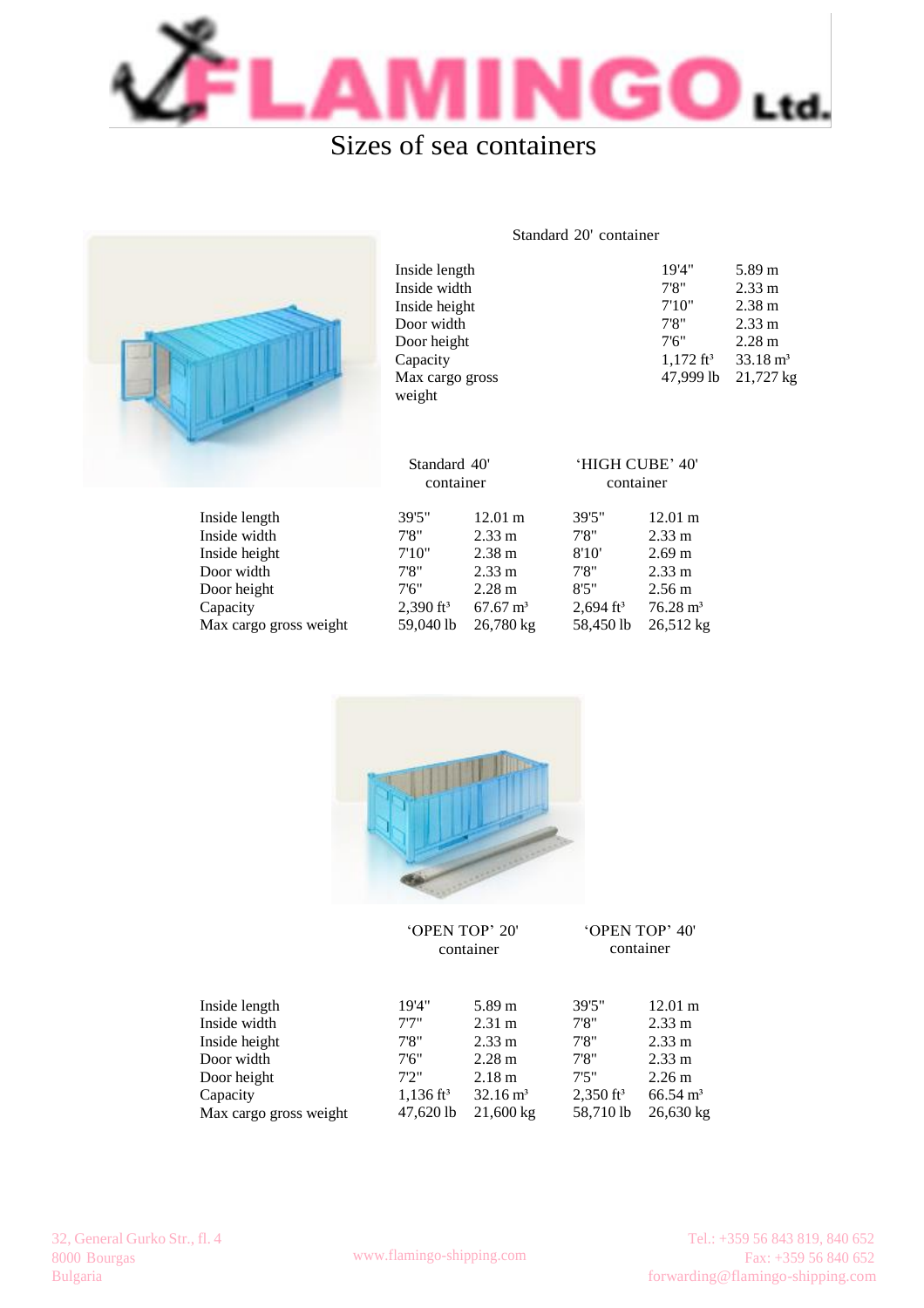

Reefer 40' container

56,276 lb 25,526 kg

11.48 m 2.26 m 2.18 m 2.26 m 2.13 m  $57.76 \text{ m}^3$ 





45,760 lb 20,756 kg

|                        | 'FLAT RACK' 20"<br>container |                  | 'FLAT RACK' 40'<br>container |                   |
|------------------------|------------------------------|------------------|------------------------------|-------------------|
| Inside length          | 18'5''                       | 5.61 m           | 39'7"                        | $12.06 \text{ m}$ |
| Inside width           | 7'3''                        | $2.20 \text{ m}$ | 6'10"                        | $2.08 \text{ m}$  |
| Inside height          | 7'4''                        | $2.23 \text{ m}$ | 6'5''                        | $1.95 \text{ m}$  |
| Max cargo gross weight | 47,333 lb                    | $21,469$ kg      | 85,800 lb                    | 38,918 kg         |